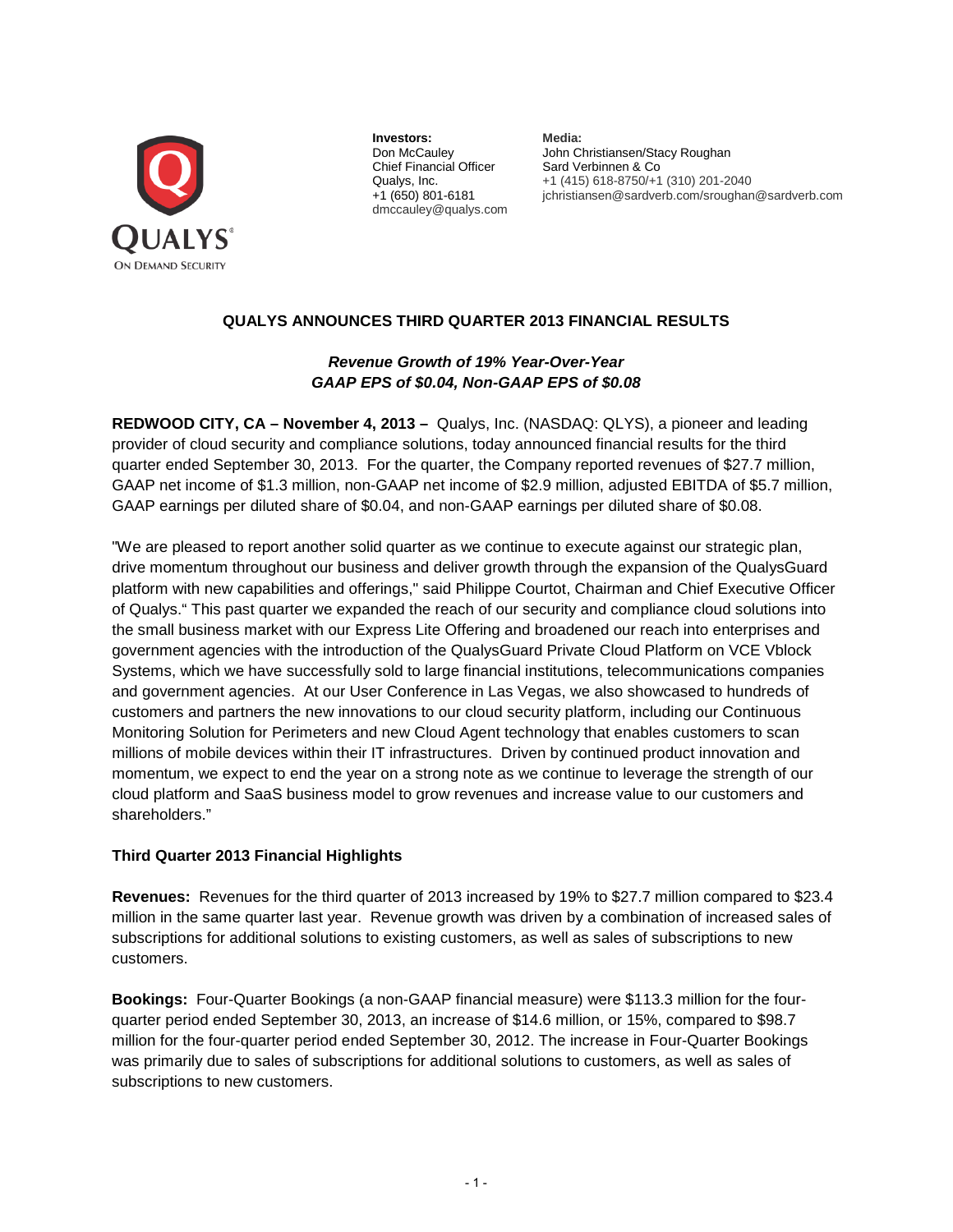**Gross Profit:** GAAP gross profit for the third quarter of 2013 increased by 14% to \$21.3 million compared to \$18.7 million in the same quarter last year. GAAP gross margin was 77% for the third quarter of 2013 compared to 80% in the same quarter last year. Non-GAAP gross profit for the third quarter of 2013 increased by 14% to \$21.4 million compared to \$18.8 million in the same quarter last year. Non-GAAP gross margin was 77% for the third quarter of 2013 compared to 80% in the same quarter last year. The decrease in gross margin percentages was related to increased depreciation resulting from higher levels of capital expenditures and related operations costs to support the growth of the Company's business, including the deployment of new solutions and the expansion of its data center infrastructure.

**Operating Income:** GAAP operating income for the third quarter of 2013 decreased to \$1.5 million compared to \$1.7 million in the same quarter last year. GAAP operating margin decreased to 5% for the third quarter of 2013 compared to 7% in the same quarter last year. Non-GAAP operating income for the third quarter of 2013 increased to \$3.1 million compared to \$2.7 million in the same quarter last year. Non-GAAP operating margin decreased to 11% for the third quarter of 2013 compared to 12% in the same quarter last year.

**Net Income:** GAAP net income for the third quarter of 2013 was \$1.3 million, or \$0.04 per diluted share, compared to \$1.7 million, or a \$0.06 per diluted share, in the same quarter last year. Non-GAAP net income for the third quarter of 2013 was \$2.9 million, or \$0.08 per diluted share, compared to a non-GAAP net income of \$2.7 million, or \$0.10 per diluted share, in the same quarter last year.

**Adjusted EBITDA:** Adjusted EBITDA (a non-GAAP financial measure) for the third quarter of 2013 increased by 23% to \$5.7 million compared to \$4.6 million in the same quarter last year. As a percentage of revenues, adjusted EBITDA remained constant at 20% in the third quarter of 2013 compared to the same quarter last year.

## **Third Quarter 2013 Business Highlights**

## **New Customers:**

- New customers included: American International Group (AIG), Barnes & Noble, Clorox, The City of Glendale CA, Humana, McGraw-Hill, Montana State University, Suncor Energy, VMware, Volkswagen of America, UConn Health Center, and the University of Cincinnati.
- Hosted more than 600 customers and partners at the 11th Annual Qualys Security Conference in Las Vegas, where attendees and industry experts shared best practices and discussed how to protect IT Infrastructures from cyber-attacks and how to manage compliance more effectively.

## **New Products and Functionalities:**

- Showcased key expansions to the QualysGuard Platform at the Qualys Security Conference, including:
	- o Continuous Security Monitoring for Internet facing systems allowing customers to continuously monitor their mission critical assets and to be alerted to any security vulnerabilities or misconfigurations that may lead to a cyber-attack.
	- o New Cloud Agent technology that can be seamlessly installed on mobile devices enabling customers to collect security and compliance postures for mobile assets to drive remediation efforts across highly distributed networks with large populations of mobile users.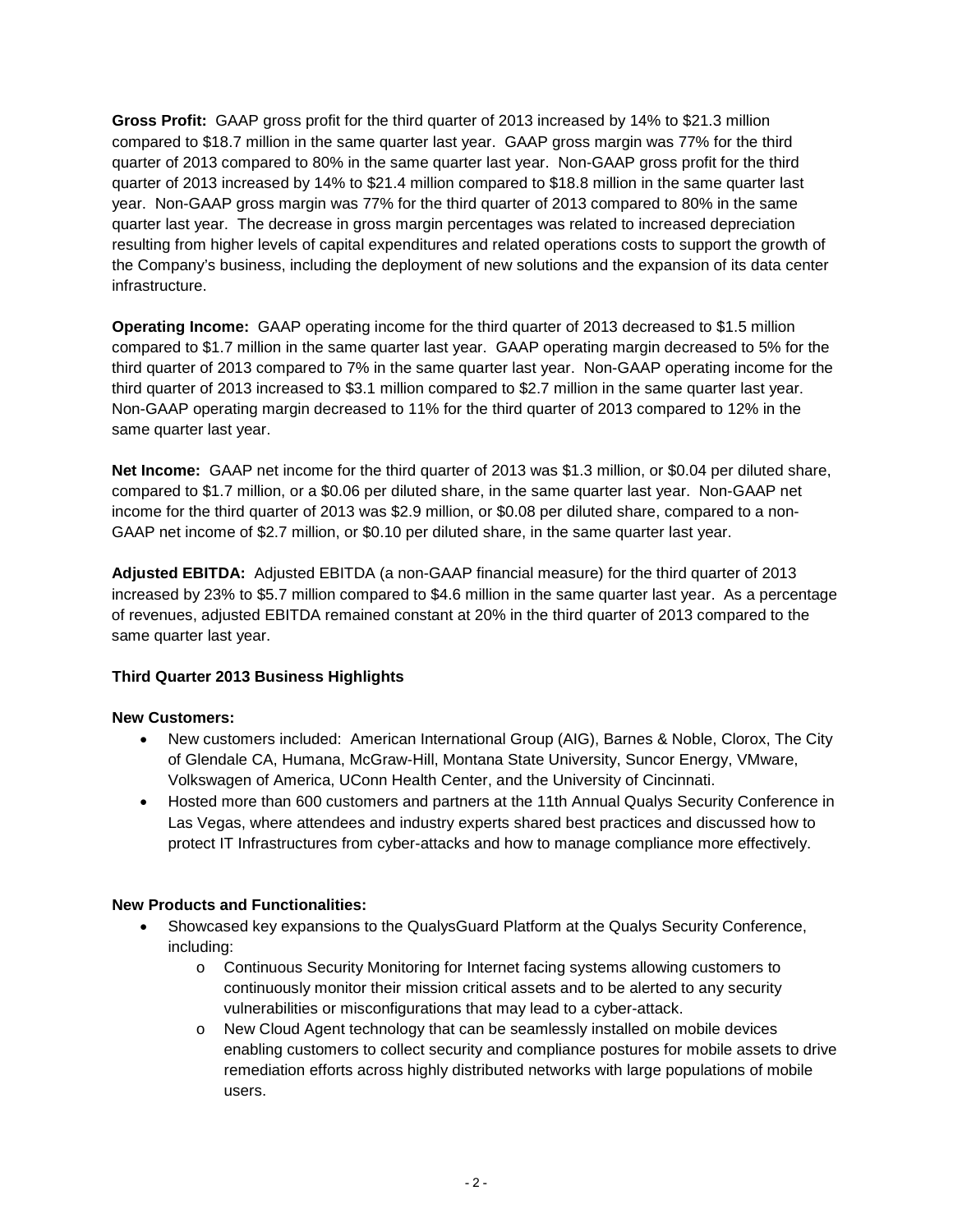- o Enhanced Malware Analysis and Detection capabilities on extracted documents from inbound traffic using URL and IP address reputation solutions and correlating detection events with the intelligence acquired from QualysGuard vulnerability audits to reduce false positives.
- Released a new version of Qualys BrowserCheck, the Company's popular, free service that helps consumers and businesses keep their browsers and plug-ins up-to-date in an effort to protect against harmful online content and malicious software. The latest version now includes expanded support for Macs and enables users to automatically run daily scans that can detect the status of browsers, plug-ins, system settings, security software, missing patches and applications that could expose them to cyber threats.
- Announced a significant expansion of capabilities for securing web applications with a Web Application Firewall service (WAF), now in beta on Amazon EC2 and as virtual machines for onpremise deployments, which allows organizations to mitigate vulnerabilities automatically before they are remediated. Qualys is also working on delivering a Cloud Web Application Log Analysis and a Remediation/Exploit console that is expected to be available in beta in the first quarter of 2014.

## **Industry Recognition:**

 $\overline{a}$ 

- Received highest rating of "Strong Positive" in Gartner's MarketScope for Vulnerability Assessment $<sup>1</sup>$  $<sup>1</sup>$  $<sup>1</sup>$  for fifth consecutive time.</sup>
- QualysGuard Web Application Scanning (WAS) received Gold in SearchSecurity.com 2013 Readers' Choice Award for Application Security.
- IDC ranked Qualys number 1 for Worldwide Device Vulnerability Assessment Revenue Share for 2012 for the fifth consecutive year.

<span id="page-2-0"></span> $1$  Disclaimer: Gartner does not endorse any vendor, product or service depicted in its research publications, and does not advise technology users to select only those vendors with the highest ratings. Gartner research publications consist of the opinions of Gartner's research organization and should not be construed as statements of fact. Gartner disclaims all warranties, expressed or implied, with respect to this research, including any warranties of merchantability or fitness for a particular purpose.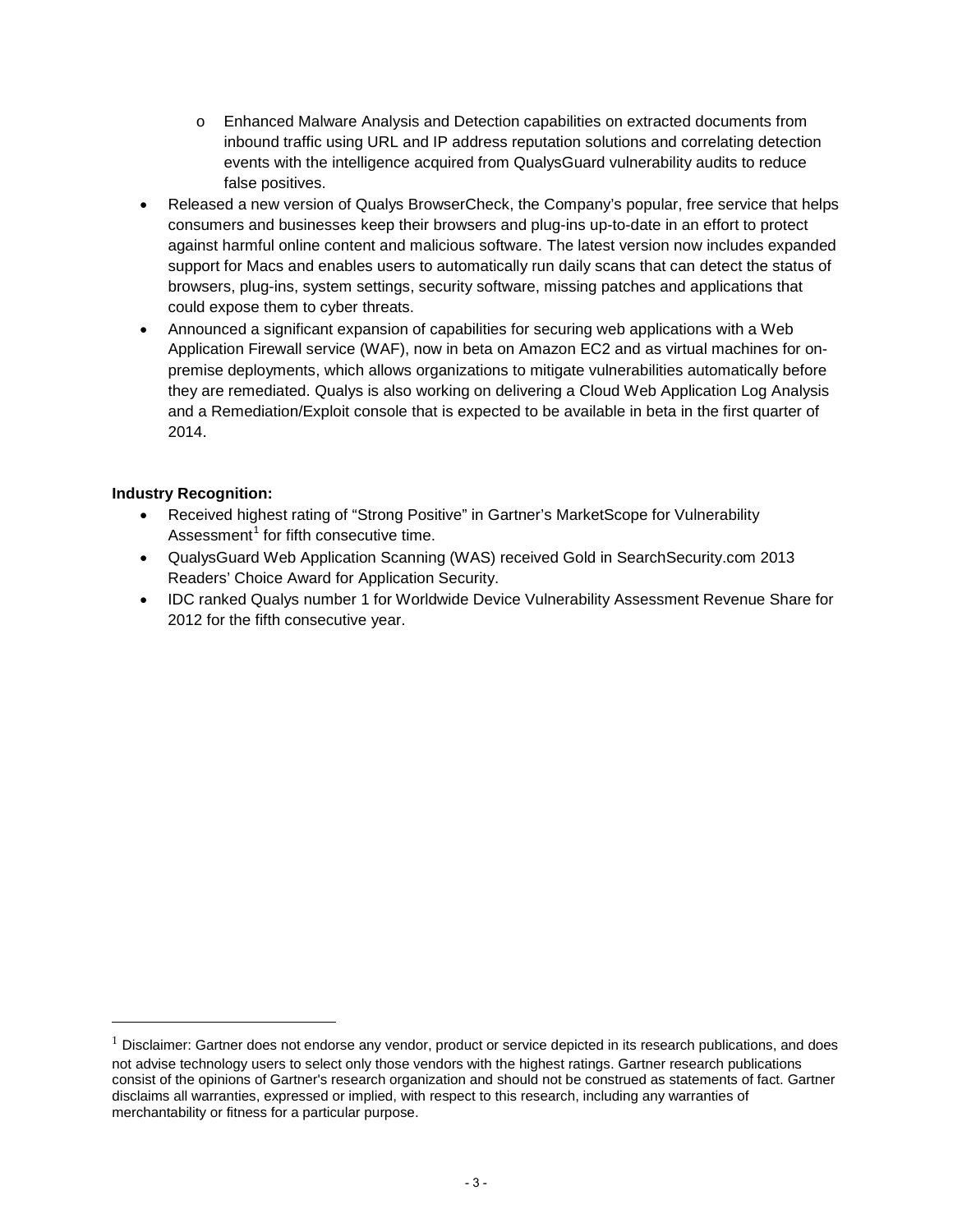## **Financial Performance Outlook**

Fourth Quarter 2013 Guidance: Management expects revenues to be in the range of \$28.5 million to \$29.0 million. GAAP net income per diluted share is expected to be in the range of \$0.00 to \$0.02 and non-GAAP net income per diluted share is expected to be in the range of \$0.03 to \$0.05 based on approximately 36.7 million weighted average diluted shares outstanding for the quarter.

Full Year 2013 Guidance: Full year 2013 guidance remains unchanged with management expecting revenues to be in the range of \$106 million to \$108 million. GAAP EPS is expected to be in the range of \$0.02 to \$0.06 per diluted share and non-GAAP EPS is expected to be in the range of \$0.16 to \$0.20 per diluted share based on approximately 35.8 million weighted average diluted shares outstanding for the full year.

## **Investor Conference Call**

Qualys will host a conference call and live webcast to discuss its third quarter 2013 financial results today at 2:00 p.m. Pacific Time (5:00 p.m. Eastern Time). To access the conference call, dial (877) 881-2609 in the U.S. or +1 (970) 315-0463 for international participants with conference ID #71970739. The live webcast of Qualys' earnings conference call can also be accessed at investor.qualys.com. A replay of the conference call will be available through the same webcast link following the end of the call.

## **About Qualys, Inc.**

Qualys, Inc. (NASDAQ: QLYS), is a pioneer and leading provider of cloud security and compliance solutions with over 6,000 customers in more than 100 countries, including a majority of each of the Forbes Global 100 and Fortune 100. The QualysGuard Cloud Platform and integrated suite of solutions help organizations simplify security operations and lower the cost of compliance by delivering critical security intelligence on demand and automating the full spectrum of auditing, compliance and protection for IT systems and web applications. Founded in 1999, Qualys has established strategic partnerships with leading managed service providers and consulting organizations including Accuvant, BT, Dell SecureWorks, Fujitsu, NTT, Symantec, Verizon, and Wipro. The company is also a founding member of the Cloud Security Alliance (CSA). For more information, please visit www.qualys.com.

Qualys, the Qualys logo and QualysGuard are proprietary trademarks of Qualys, Inc. All other products or names may be trademarks of their respective companies.

## **Legal Notice Regarding Forward-Looking Statements**

This press release contains forward-looking statements within the meaning of Section 27A of the Securities Act of 1933 and Section 21E of the Securities Exchange Act of 1934. Forward-looking statements generally relate to future events or our future financial or operating performance. Forwardlooking statements in this press release include, but are not limited to, statements related to: continued revenue growth and overall momentum in our business; the expansion of our platform with new capabilities and offerings; our expectations regarding strategic investments in our business; our expectations regarding the release dates of our new products; our guidance for revenues, GAAP net income per diluted share and non-GAAP net income per diluted share for the fourth quarter and full year of 2013; and our expectations for the number of weighted average diluted shares outstanding for the fourth quarter and full year of 2013. Our expectations and beliefs regarding these matters may not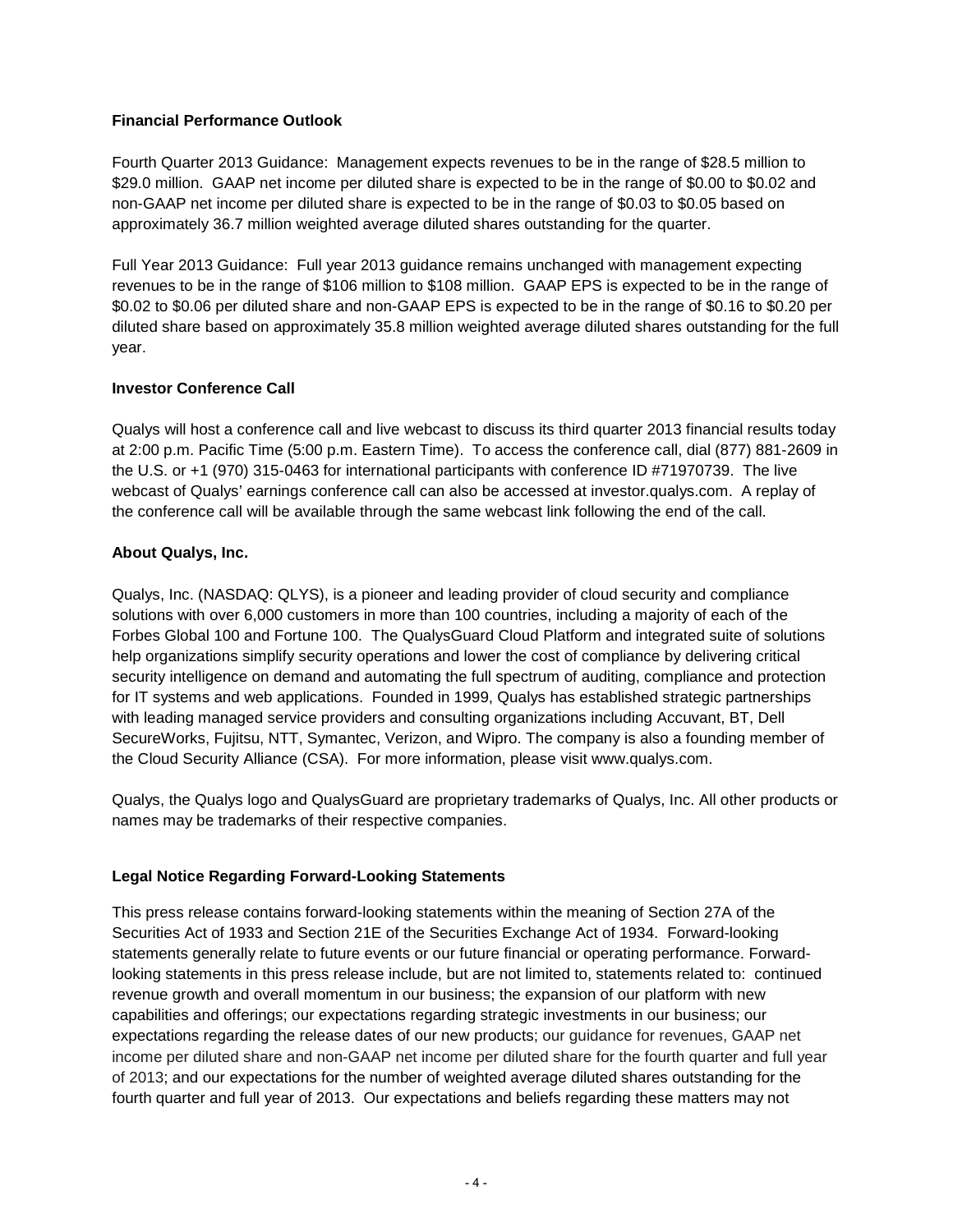materialize, and actual results in future periods are subject to risks and uncertainties that could cause actual results to differ materially from those projected. These risks include our ability to continue to develop platform capabilities and solutions; customer acceptance and purchase of our existing solutions and new solutions; our ability to retain existing customers and generate new customers; the market for cloud solutions for IT security and compliance not continuing to develop; competition from other products and services; and general market, political, economic and business conditions. The forward-looking statements contained in this press release are also subject to other risks and uncertainties, including those more fully described in our filings with the Securities and Exchange Commission, including our Quarterly Report on Form 10-Q for the three months ended June 30, 2013, filed with the Securities and Exchange Commission on August 7, 2013. The forward-looking statements in this press release are based on information available to Qualys as of the date hereof, and Qualys disclaims any obligation to update any forward-looking statements, except as required by law.

#### **Non-GAAP Financial Measures**

In addition to reporting financial results in accordance with generally accepted accounting principles, or GAAP, Qualys monitors non-GAAP measures of Four-Quarter Bookings, non-GAAP gross profit, non-GAAP gross margin, non-GAAP operating income, non-GAAP operating margin, non-GAAP net income, non-GAAP net income per diluted share and adjusted EBITDA.

Qualys monitors Four-Quarter Bookings to understand sales trends for its business. Qualys believes this metric provides an additional tool for investors to use in assessing its business performance in a way that more fully reflects current business trends than reported revenues and reduces the variations in any particular quarter caused by customer subscription renewals. Qualys believes Four-Quarter Bookings reflects the material sales trends for its business because it includes sales of subscriptions to new customers, as well as subscription renewals and upsells of additional subscriptions to existing customers.

Qualys also monitors non-GAAP gross profit, non-GAAP gross margin, non-GAAP operating income, non-GAAP operating margin, non-GAAP net income, non-GAAP net income per diluted share and adjusted EBITDA to evaluate its ongoing operational performance and enhance an overall understanding of its past financial performance. Qualys believes that these non-GAAP metrics help illustrate underlying trends in its business that could otherwise be masked by the effect of the income or expenses, as well as the related tax effects, that are excluded in non-GAAP gross profit, non-GAAP gross margin, non-GAAP operating income, non-GAAP operating margin, non-GAAP net income, non-GAAP net income per diluted share and adjusted EBITDA. Furthermore, Qualys uses these measures to establish budgets and operational goals for managing its business and evaluating its performance. Qualys also believes that non-GAAP gross profit, non-GAAP gross margin, non-GAAP operating income, non-GAAP operating margin, non-GAAP net income, non-GAAP net income per diluted share and adjusted EBITDA provide additional tools for investors to use in comparing its recurring core business operating results over multiple periods with other companies in its industry.

The presentation of this non-GAAP financial information is not intended to be considered in isolation or as a substitute for results prepared in accordance with GAAP. A reconciliation of the non-GAAP financial measures discussed in this press release to the most directly comparable GAAP financial measures is included with the financial statements contained in this press release. Management uses both GAAP and non-GAAP information in evaluating and operating its business internally and as such has determined that it is important to provide this information to investors**.**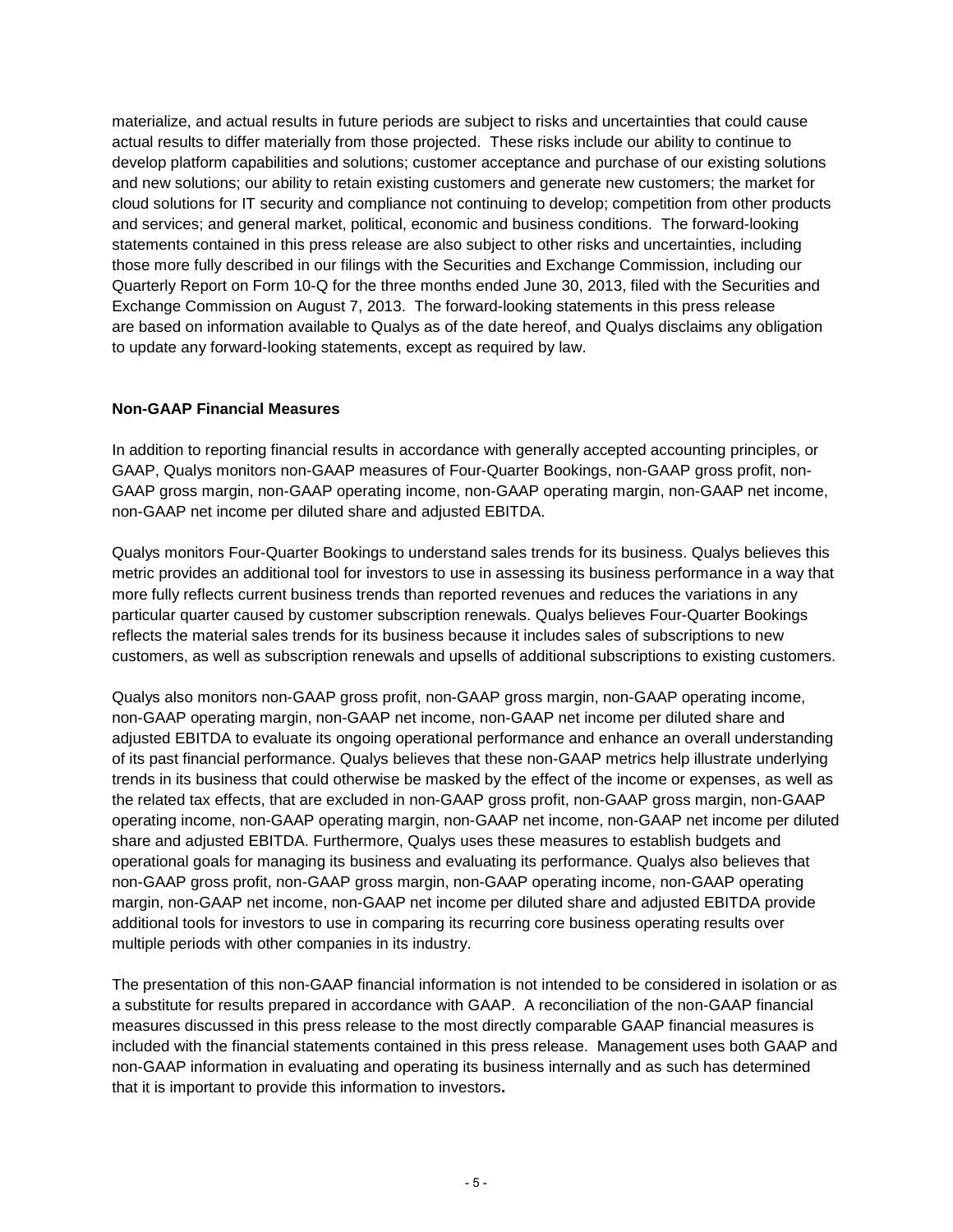#### **Qualys, Inc. CONDENSED CONSOLIDATED STATEMENTS OF OPERATIONS (Unaudited) (in thousands, except per share data)**

|                                                                                                        | $\sqrt{2}$        | September 30,<br>2013 |                   |        |                         |        |                         |        |  |  |  |
|--------------------------------------------------------------------------------------------------------|-------------------|-----------------------|-------------------|--------|-------------------------|--------|-------------------------|--------|--|--|--|
|                                                                                                        |                   |                       |                   |        | September 30,           |        |                         |        |  |  |  |
|                                                                                                        |                   |                       |                   | 2012   |                         | 2013   |                         | 2012   |  |  |  |
| Revenues                                                                                               |                   | 27,749                | $\overline{\$}$   | 23,382 | $\overline{\$}$         | 78,923 | $\sqrt[6]{\frac{1}{2}}$ | 66,763 |  |  |  |
| Cost of revenues <sup>(1)</sup>                                                                        |                   | 6,415                 |                   | 4,634  |                         | 18,134 |                         | 13,423 |  |  |  |
| Gross profit                                                                                           |                   | 21,334                |                   | 18,748 |                         | 60,789 |                         | 53,340 |  |  |  |
| Operating expenses:                                                                                    |                   |                       |                   |        |                         |        |                         |        |  |  |  |
| Research and development <sup>(1)</sup>                                                                |                   | 5,151                 |                   | 5,076  |                         | 15,739 |                         | 15,325 |  |  |  |
| Sales and marketing <sup>(1)</sup>                                                                     |                   | 10,411                |                   | 8,797  |                         | 30,739 |                         | 27,827 |  |  |  |
| General and administrative <sup>(1)</sup>                                                              |                   | 4,277                 |                   | 3,154  |                         | 12,226 |                         | 8,811  |  |  |  |
| Total operating expenses                                                                               |                   | 19,839                |                   | 17,027 |                         | 58,704 |                         | 51,963 |  |  |  |
| Income from operations                                                                                 |                   | 1,495                 |                   | 1,721  |                         | 2,085  |                         | 1,377  |  |  |  |
| Other income (expense), net:                                                                           |                   |                       |                   |        |                         |        |                         |        |  |  |  |
| Interest expense                                                                                       |                   | (7)                   |                   | (38)   |                         | (37)   |                         | (153)  |  |  |  |
| Interest income                                                                                        |                   | 115                   |                   | 1      |                         | 273    |                         | 2      |  |  |  |
| Other income (expense), net                                                                            |                   | (84)                  |                   | 60     |                         | (370)  |                         | (44)   |  |  |  |
| Total other income (expense), net                                                                      |                   | 24                    |                   | 23     |                         | (134)  |                         | (195)  |  |  |  |
| Income before provision for income taxes                                                               |                   | 1,519                 |                   | 1,744  |                         | 1,951  |                         | 1,182  |  |  |  |
| Provision for income taxes                                                                             |                   | 210                   |                   | 77     |                         | 372    |                         | 77     |  |  |  |
| Net income                                                                                             | $\boldsymbol{\$}$ | 1,309                 | $\boldsymbol{\$}$ | 1,667  | \$                      | 1,579  | $\mathfrak{s}$          | 1,105  |  |  |  |
| Net income attributable to common stockholders                                                         | $\overline{\$}$   | 1,307                 | $\overline{\$}$   | 415    | $\overline{\$}$         | 1,577  | \$                      | 264    |  |  |  |
| Net income per share attributable to common stockholders:                                              |                   |                       |                   |        |                         |        |                         |        |  |  |  |
| Basic                                                                                                  | \$                | 0.04                  | \$                | 0.07   | \$                      | 0.05   | \$                      | 0.05   |  |  |  |
| <b>Diluted</b>                                                                                         |                   | 0.04                  | $\overline{\$}$   | 0.06   | $\overline{\mathbf{s}}$ | 0.04   | $\overline{\$}$         | 0.04   |  |  |  |
| Weighted average shares used in computing net income per<br>share attributable to common stockholders: |                   |                       |                   |        |                         |        |                         |        |  |  |  |
| <b>Basic</b>                                                                                           |                   | 32,088                |                   | 5,843  |                         | 31,789 |                         | 5,540  |  |  |  |
| Diluted                                                                                                |                   | 36,247                |                   | 26,545 |                         | 35,704 |                         | 25,972 |  |  |  |
|                                                                                                        |                   |                       |                   |        |                         |        |                         |        |  |  |  |
| $(1)$ Includes stock-based compensation as follows:                                                    |                   |                       |                   |        |                         |        |                         |        |  |  |  |
| Cost of revenues                                                                                       | \$                | 103                   | \$                | 68     | \$                      | 307    | \$                      | 195    |  |  |  |
| Research and development                                                                               |                   | 253                   |                   | 167    |                         | 697    |                         | 484    |  |  |  |
| Sales and marketing                                                                                    |                   | 363                   |                   | 349    |                         | 804    |                         | 856    |  |  |  |
| General and administrative                                                                             |                   | 902                   |                   | 443    |                         | 2,000  |                         | 1,048  |  |  |  |
| Total stock-based compensation                                                                         | $\boldsymbol{\$}$ | 1,621                 | $\boldsymbol{\$}$ | 1,027  | \$                      | 3,808  | \$                      | 2,583  |  |  |  |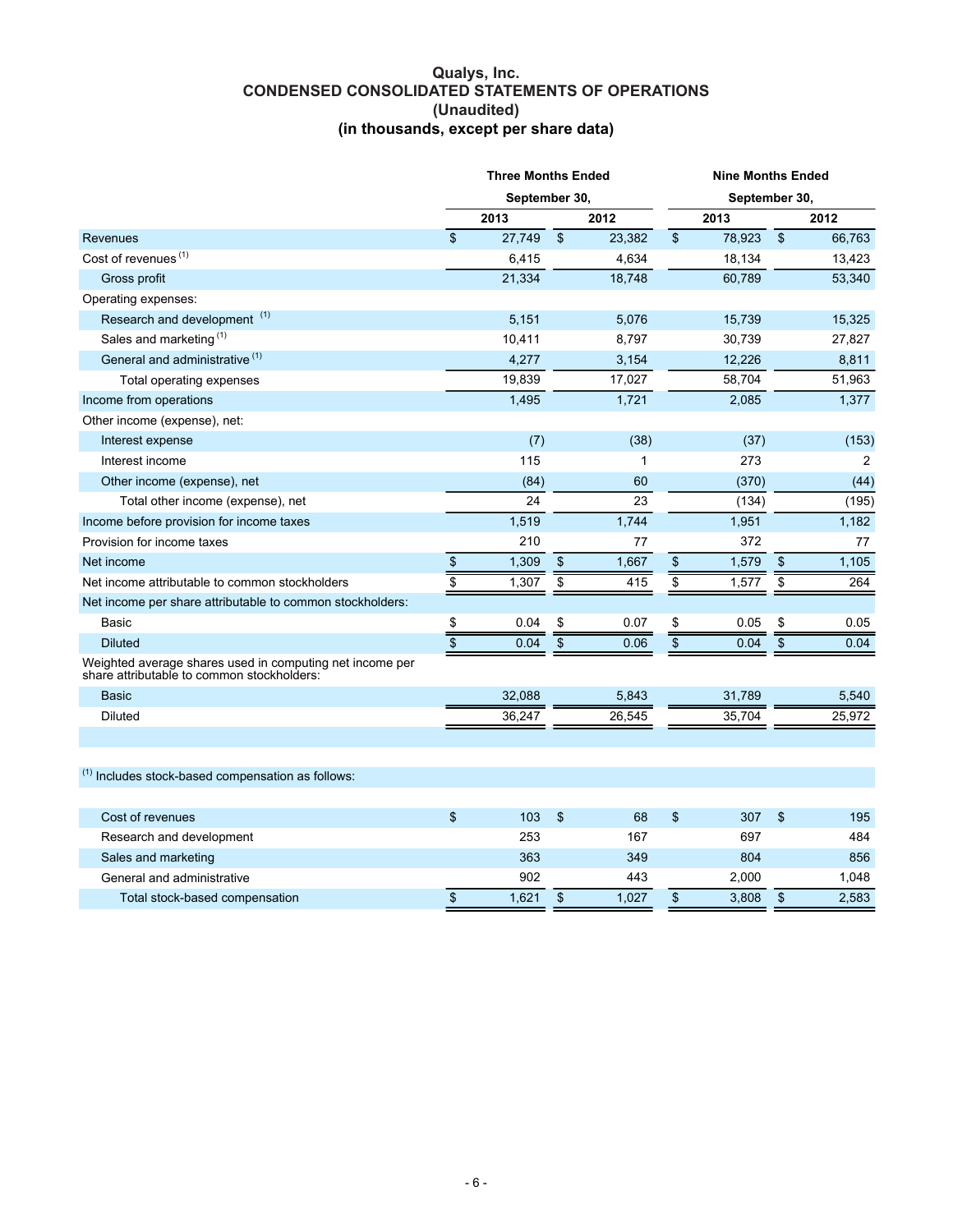## **Qualys, Inc. CONDENSED CONSOLIDATED STATEMENTS OF COMPREHENSIVE INCOME (Unaudited) (in thousands)**

|                                                                       | <b>Three Months Ended</b> |               |     |       |    | <b>Nine Months Ended</b> |               |       |  |      |
|-----------------------------------------------------------------------|---------------------------|---------------|-----|-------|----|--------------------------|---------------|-------|--|------|
|                                                                       |                           | September 30, |     |       |    |                          | September 30, |       |  |      |
|                                                                       | 2013                      |               |     | 2012  |    |                          | 2013          |       |  | 2012 |
| Net income                                                            |                           | 1.309         | \$. | 1.667 | \$ | 1.579                    | \$.           | 1.105 |  |      |
| Change in foreign currency translation gain (loss), net of zero tax   |                           | 41<br>(12)    |     |       |    | (73)                     | (17)          |       |  |      |
| Available-for-sale investments:                                       |                           |               |     |       |    |                          |               |       |  |      |
| Change in net unrealized gain on investments, net of zero tax         | 52                        |               |     |       |    | 37                       |               |       |  |      |
| Less: reclassification adjustment for net gain included in net income |                           | (1)           |     |       |    | (9)                      |               |       |  |      |
| Net change, net of zero tax                                           |                           | 51            |     |       |    | 28                       |               |       |  |      |
| Other comprehensive income (loss), net                                |                           | 39            |     | 41    |    | (45)                     |               | (17)  |  |      |
| Comprehensive income                                                  |                           | 1,348         |     | 1.708 |    | 1.534                    |               | 1.088 |  |      |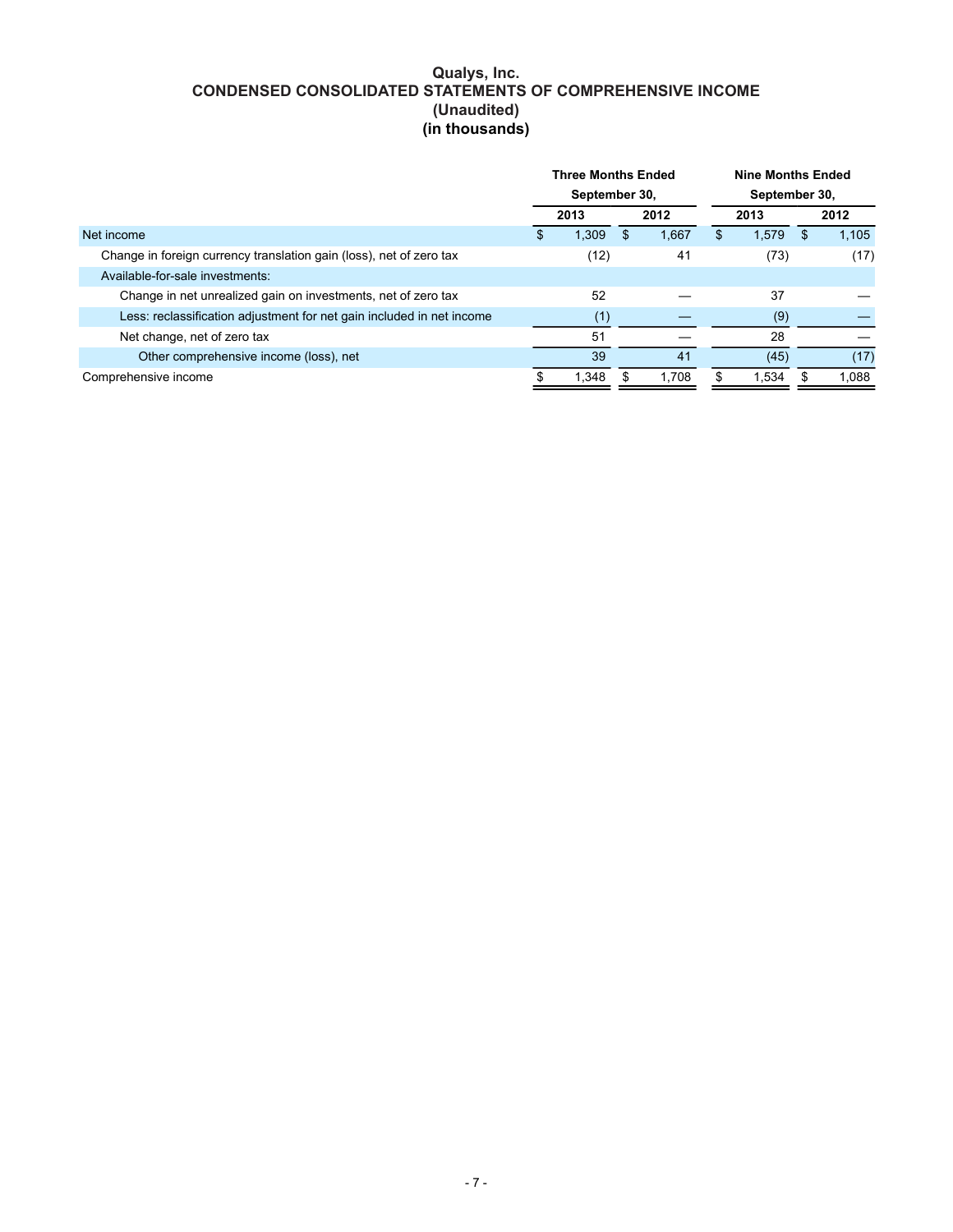## **Qualys, Inc. CONDENSED CONSOLIDATED BALANCE SHEETS (Unaudited) (in thousands)**

|                                             | September 30,<br>2013 |    | December 31,<br>2012 |
|---------------------------------------------|-----------------------|----|----------------------|
| <b>Assets</b>                               |                       |    |                      |
| Current assets:                             |                       |    |                      |
| Cash and cash equivalents                   | \$<br>42,118          | \$ | 34,885               |
| Short-term investments                      | 58,748                |    | 83,547               |
| Accounts receivable, net                    | 25,022                |    | 24,545               |
| Prepaid expenses and other current assets   | 5,116                 |    | 4,377                |
| <b>Total current assets</b>                 | 131,004               |    | 147,354              |
| Restricted cash                             |                       |    | 114                  |
| Long-term investments                       | 24,805                |    |                      |
| Property and equipment, net                 | 22,493                |    | 18,148               |
| Intangible assets, net                      | 2,492                 |    | 2,811                |
| Goodwill                                    | 317                   |    | 317                  |
| Other noncurrent assets                     | 564                   |    | 1,574                |
| <b>Total assets</b>                         | \$<br>181,675         | \$ | 170,318              |
| <b>Liabilities and Stockholders' Equity</b> |                       |    |                      |
| <b>Current Liabilities:</b>                 |                       |    |                      |
| Accounts payable                            | \$<br>1,097           | \$ | 2,031                |
| <b>Accrued liabilities</b>                  | 7,950                 |    | 7,803                |
| Deferred revenues, current                  | 61,389                |    | 56,497               |
| Capital lease obligations, current          | 1,071                 |    | 1,183                |
| <b>Total current liabilities</b>            | 71,507                |    | 67,514               |
| Deferred revenues, noncurrent               | 8,456                 |    | 8,616                |
| Income taxes payable, noncurrent            | 684                   |    | 594                  |
| Other noncurrent liabilities                | 533                   |    | 1,231                |
| Capital lease obligations, noncurrent       |                       |    | 808                  |
| <b>Total liabilities</b>                    | 81,180                |    | 78,763               |
| Stockholders' equity:                       |                       |    |                      |
| Common stock                                | 32                    |    | 31                   |
| Additional paid-in capital                  | 174,056               |    | 166,651              |
| Accumulated other comprehensive loss        | (1,080)               |    | (1,035)              |
| Accumulated deficit                         | (72, 513)             |    | (74, 092)            |
| Total stockholders' equity                  | 100,495               |    | 91,555               |
| Total liabilities and stockholders' equity  | \$<br>181,675         | \$ | 170,318              |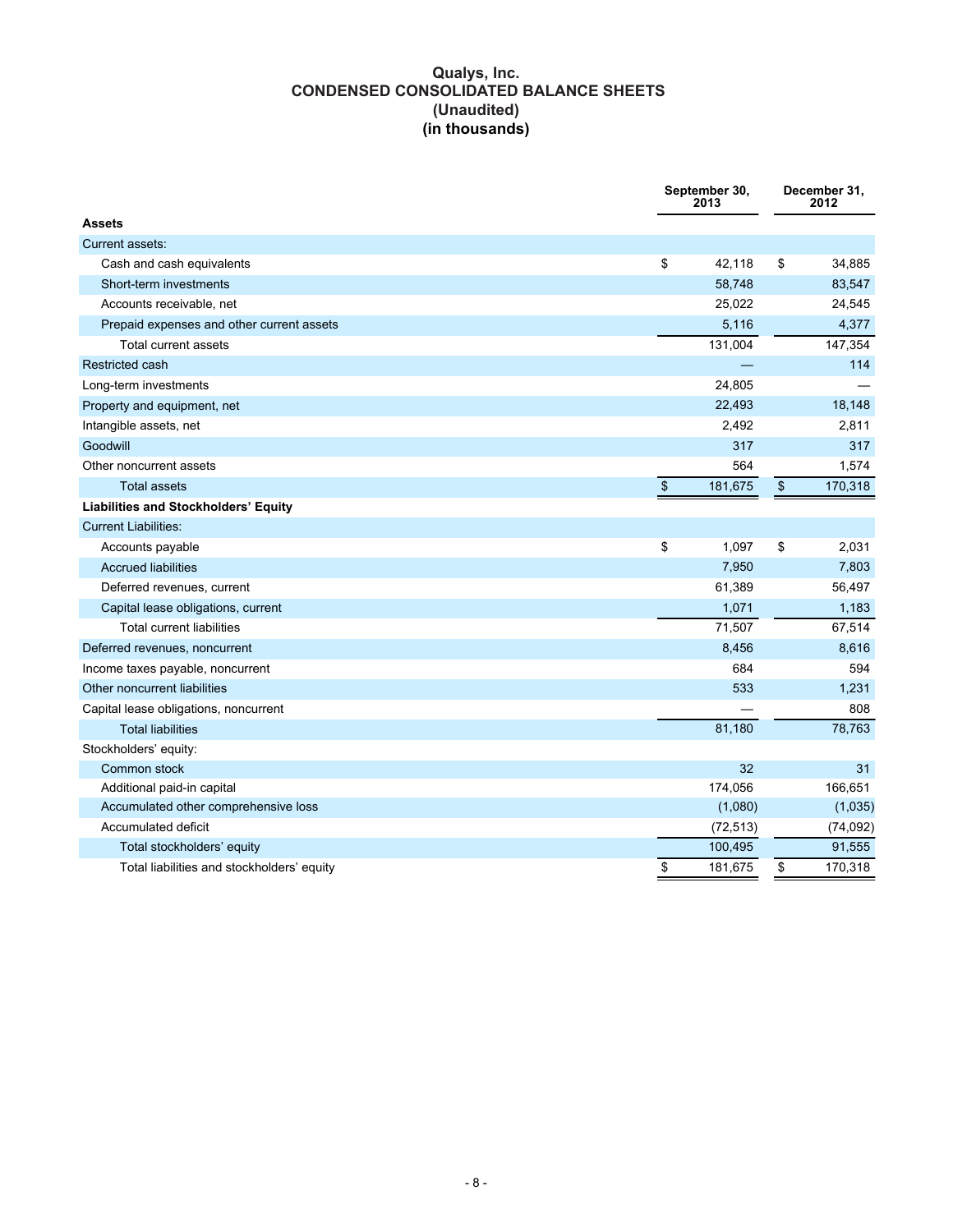#### **Qualys, Inc. CONDENSED CONSOLIDATED STATEMENTS OF CASH FLOWS (Unaudited) (in thousands)**

|                                                                                   | <b>Nine Months Ended</b><br>September 30, |            |    |          |  |
|-----------------------------------------------------------------------------------|-------------------------------------------|------------|----|----------|--|
|                                                                                   |                                           | 2013       |    | 2012     |  |
| Cash flows from operating activities:                                             |                                           |            |    |          |  |
| Net income                                                                        | \$                                        | 1,579      | \$ | 1,105    |  |
| Adjustments to reconcile net income to net cash provided by operating activities: |                                           |            |    |          |  |
| Depreciation and amortization expense                                             |                                           | 7,050      |    | 5,397    |  |
| Bad debt expense                                                                  |                                           | 211        |    | 182      |  |
| Loss on disposal of property and equipment                                        |                                           | 12         |    | 3        |  |
| Stock-based compensation                                                          |                                           | 3,808      |    | 2,583    |  |
| Non-cash interest expense                                                         |                                           |            |    | 24       |  |
| Amortization of premiums on investments                                           |                                           | 188        |    |          |  |
| Changes in operating assets and liabilities:                                      |                                           |            |    |          |  |
| Accounts receivable                                                               |                                           | (688)      |    | (2,884)  |  |
| Prepaid expenses and other assets                                                 |                                           | 229        |    | 147      |  |
| Accounts payable                                                                  |                                           | (939)      |    | (542)    |  |
| <b>Accrued liabilities</b>                                                        |                                           | (608)      |    | (1,529)  |  |
| Deferred revenues                                                                 |                                           | 4,732      |    | 6,415    |  |
| Other noncurrent liabilities                                                      |                                           | (383)      |    | (232)    |  |
| Net cash provided by operating activities                                         |                                           | 15,191     |    | 10,669   |  |
| Cash flows from investing activities:                                             |                                           |            |    |          |  |
| Purchases of investments                                                          |                                           | (113, 689) |    |          |  |
| Sales and maturities of investments                                               |                                           | 113,524    |    |          |  |
| Purchases of property and equipment                                               |                                           | (10, 364)  |    | (8, 104) |  |
| Release of restricted cash                                                        |                                           | 114        |    |          |  |
| Net cash used in investing activities                                             |                                           | (10, 415)  |    | (8, 104) |  |
| Cash flows from financing activities:                                             |                                           |            |    |          |  |
| Proceeds from exercise of stock options                                           |                                           | 3,374      |    | 1,998    |  |
| Income tax benefits from exercise of stock options                                |                                           | 59         |    |          |  |
| Principal payments under capital lease obligations                                |                                           | (920)      |    | (1,763)  |  |
| Payment of consideration related to acquisition                                   |                                           |            |    | (1,000)  |  |
| Payment for offering costs in connection with initial public offering             |                                           |            |    | (560)    |  |
| Net cash provided by (used in) financing activities                               |                                           | 2,513      |    | (1, 325) |  |
| Effect of exchange rate changes on cash and cash equivalents                      |                                           | (56)       |    | 16       |  |
| Net increase in cash and cash equivalents                                         |                                           | 7,233      |    | 1,256    |  |
| Cash and cash equivalents at beginning of period                                  |                                           | 34,885     |    | 24,548   |  |
| Cash and cash equivalents at end of period                                        | \$                                        | 42,118     | \$ | 25,804   |  |
|                                                                                   |                                           |            |    |          |  |
| Non-cash investing and financing activities:                                      |                                           |            |    |          |  |
| Purchases of property and equipment included in accrued liabilities               | \$                                        | 731        | \$ |          |  |
| Vesting of early exercised common stock options                                   | \$                                        | 204        | \$ | 86       |  |
| Deferred offering costs not yet paid                                              | \$                                        |            | \$ | 1,973    |  |
| Issuance of common stock for acquisition of license                               | \$                                        |            | \$ | 51       |  |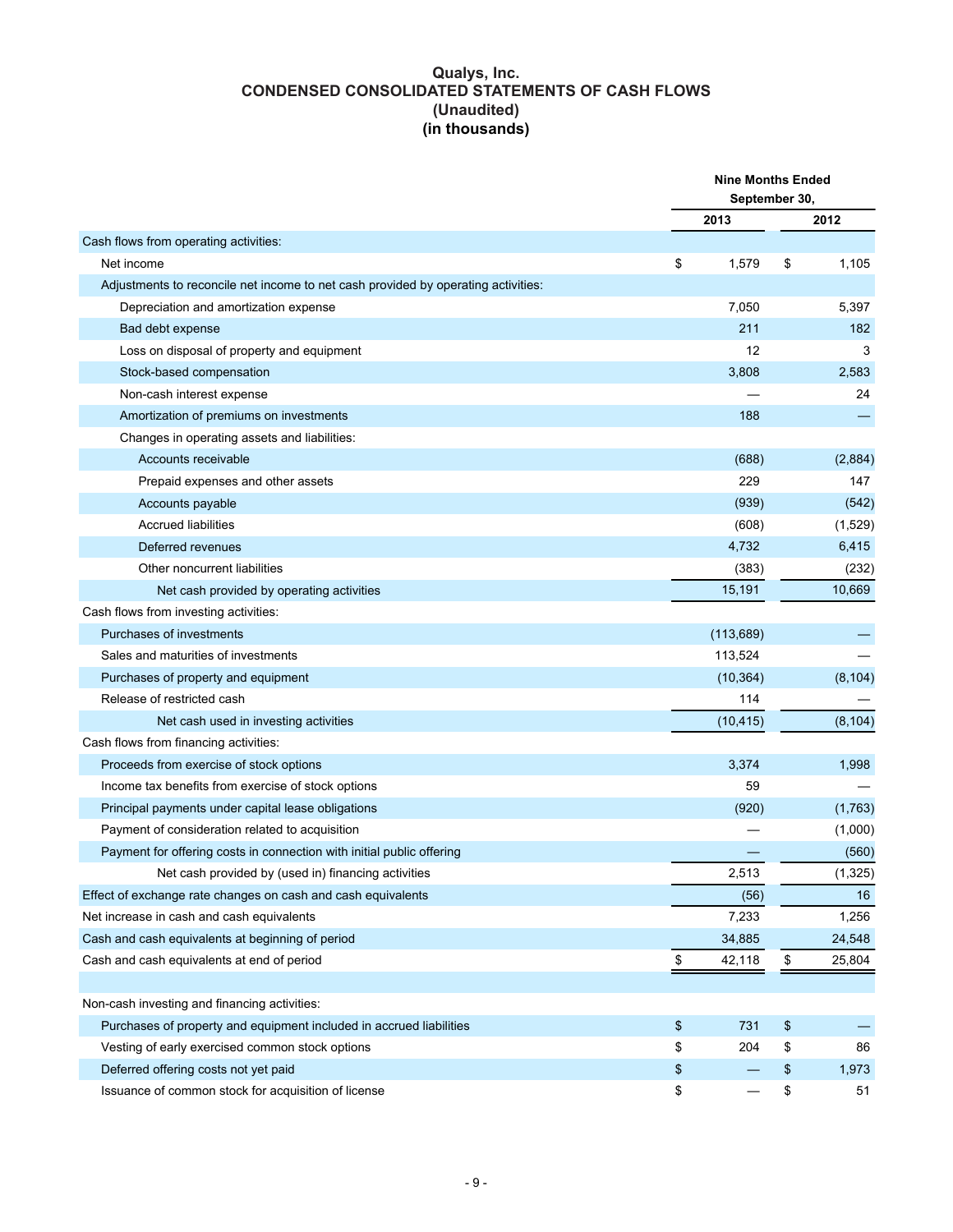#### **Qualys, Inc. RECONCILIATION OF NON-GAAP DISCLOSURES FOUR-QUARTER BOOKINGS (Unaudited) (in thousands)**

|                                      | <b>Four Quarters Ended</b> |            |        |  |  |  |  |
|--------------------------------------|----------------------------|------------|--------|--|--|--|--|
|                                      | September 30,              |            |        |  |  |  |  |
|                                      | 2013                       |            | 2012   |  |  |  |  |
| Revenues                             | \$<br>103,580              | $\sqrt{S}$ | 87,416 |  |  |  |  |
| Deferred revenues, current           |                            |            |        |  |  |  |  |
| Beginning of the Four-Quarter Period | 51,693                     |            | 40,413 |  |  |  |  |
| Ending                               | 61,389                     |            | 51,693 |  |  |  |  |
| Net change                           | 9,696                      |            | 11,280 |  |  |  |  |
| Four-Quarter Bookings                | 113,276                    | - \$       | 98,696 |  |  |  |  |
|                                      |                            |            |        |  |  |  |  |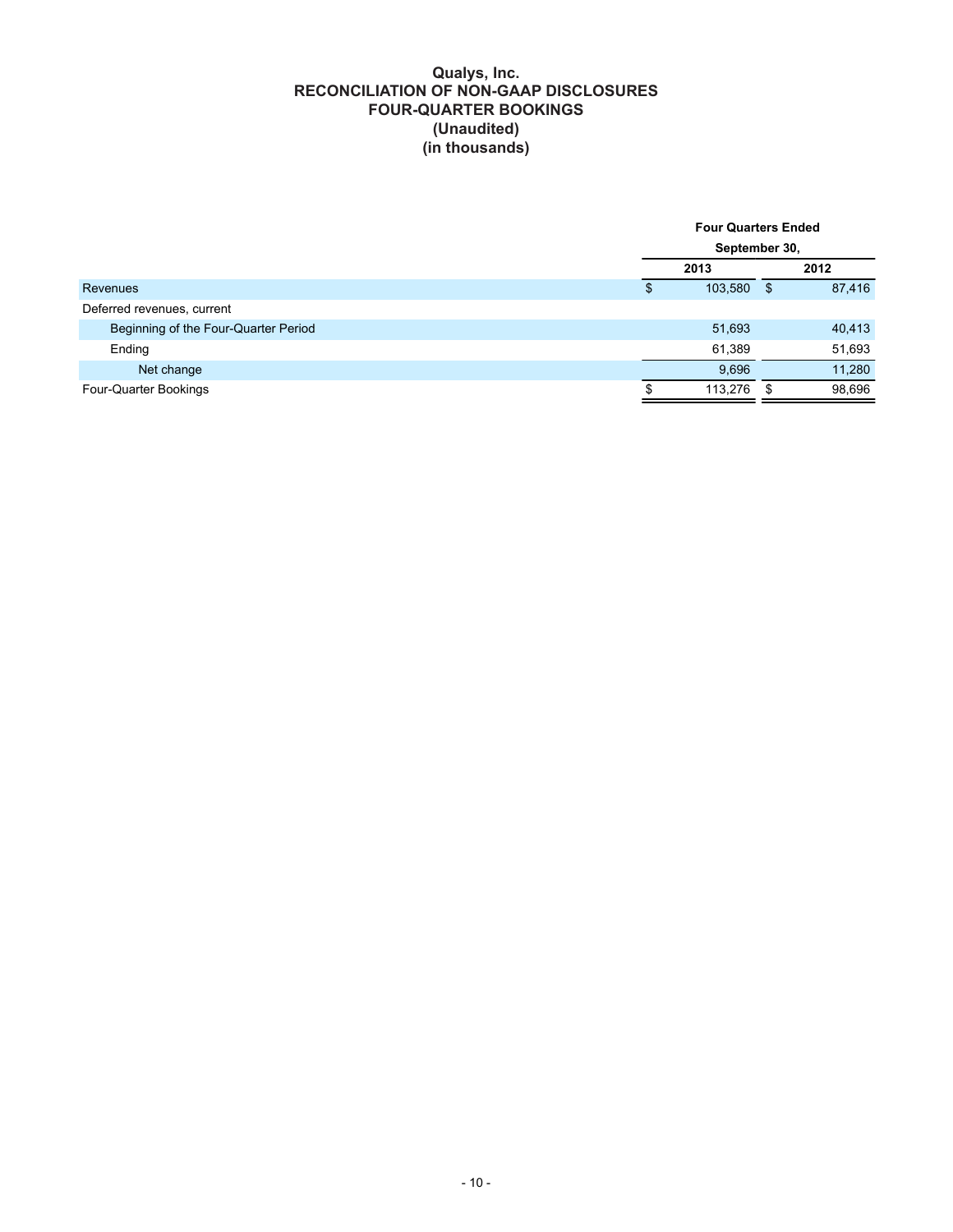#### **Qualys, Inc. RECONCILIATION OF NON-GAAP DISCLOSURES EBITDA AND ADJUSTED EBITDA (Unaudited) (in thousands)**

|                                                         | <b>Three Months Ended</b> |               |      |       |               | <b>Nine Months Ended</b> |       |       |       |    |       |
|---------------------------------------------------------|---------------------------|---------------|------|-------|---------------|--------------------------|-------|-------|-------|----|-------|
|                                                         |                           | September 30, |      |       | September 30, |                          |       |       |       |    |       |
|                                                         |                           | 2013          | 2012 |       |               | 2013                     |       | 2012  |       |    |       |
| Net income                                              | \$                        | 1,309         | \$   |       |               |                          | 1,667 | \$    | 1,579 | \$ | 1,105 |
| Depreciation and amortization of property and equipment |                           | 2,452         |      | 1,739 |               | 6,731                    |       | 5,066 |       |    |       |
| Amortization of intangible assets                       |                           | 105           |      | 112   |               | 319                      |       | 331   |       |    |       |
| Interest expense                                        |                           | 7             |      | 38    |               | 37                       |       | 153   |       |    |       |
| Provision for income taxes                              |                           | 210           |      | 77    |               | 372                      |       | 77    |       |    |       |
| <b>EBITDA</b>                                           |                           | 4.083         |      | 3,633 |               | 9.038                    |       | 6,732 |       |    |       |
| Stock-based compensation                                |                           | 1,621         |      | 1,027 |               | 3,808                    |       | 2,583 |       |    |       |
| Other (income) expense, net                             |                           | (31)          |      | (61)  |               | 97                       |       | 42    |       |    |       |
| <b>Adjusted EBITDA</b>                                  | \$                        | 5,673         | \$   | 4,599 | \$            | 12,943                   | \$    | 9,357 |       |    |       |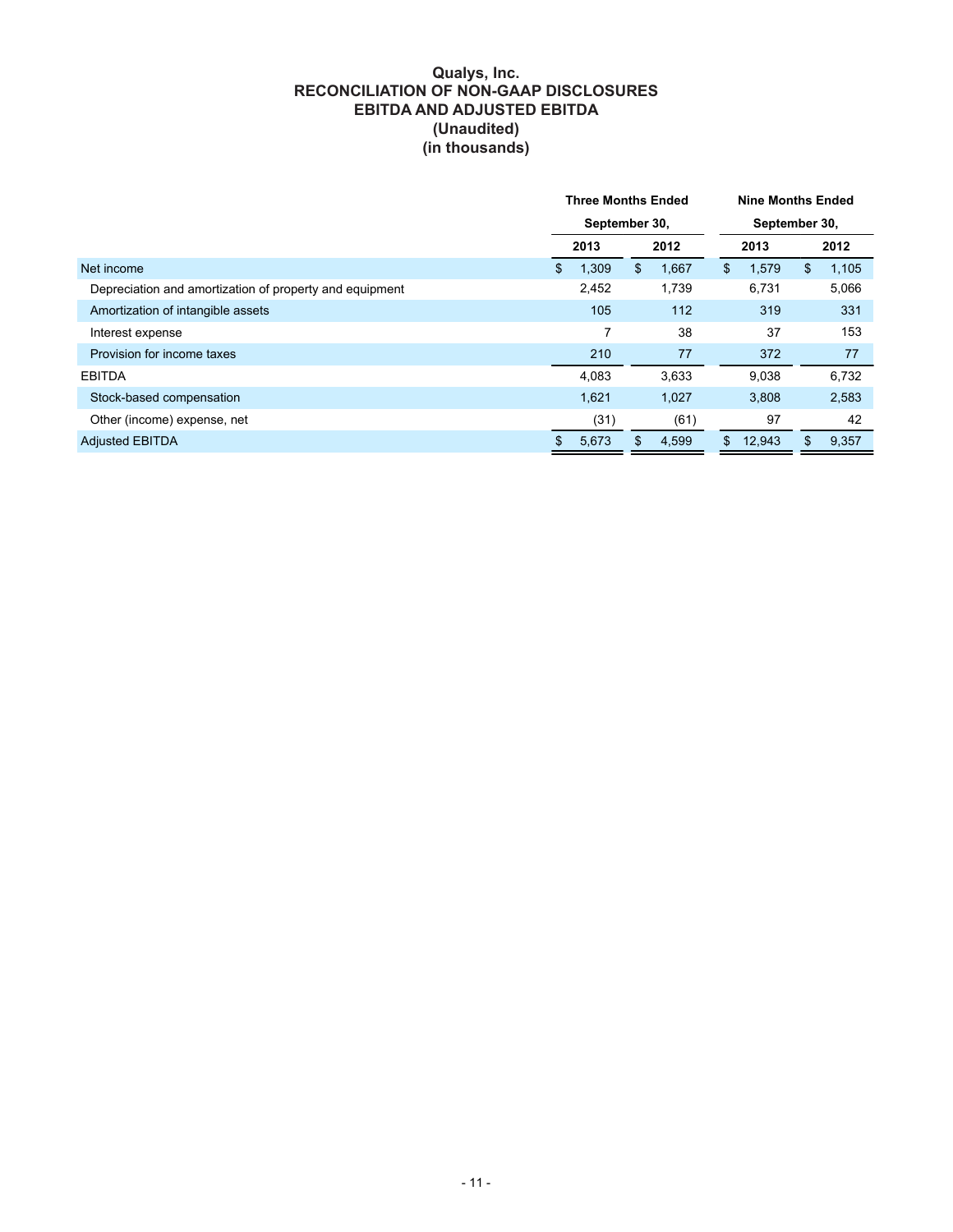#### **Qualys, Inc. RECONCILIATION OF NON-GAAP DISCLOSURES (Unaudited) (in thousands, except per share data)**

|                                                                                                                | <b>Three Months Ended</b> |        |                |        | <b>Nine Months Ended</b> |               |                |        |  |  |
|----------------------------------------------------------------------------------------------------------------|---------------------------|--------|----------------|--------|--------------------------|---------------|----------------|--------|--|--|
|                                                                                                                | September 30,             |        |                |        |                          | September 30, |                |        |  |  |
|                                                                                                                |                           | 2013   |                | 2012   |                          | 2013          |                | 2012   |  |  |
| <b>GAAP</b> gross profit                                                                                       | $\mathfrak{L}$            | 21,334 | $\mathbb{S}$   | 18,748 | \$                       | 60,789        | $\mathbb{S}$   | 53,340 |  |  |
| Plus:                                                                                                          |                           |        |                |        |                          |               |                |        |  |  |
| Stock-based compensation                                                                                       |                           | 103    |                | 68     |                          | 307           |                | 195    |  |  |
| Non-GAAP gross profit                                                                                          | \$                        | 21.437 | \$             | 18,816 | \$                       | 61,096        | \$             | 53,535 |  |  |
|                                                                                                                |                           |        |                |        |                          |               |                |        |  |  |
| GAAP income from operations                                                                                    | \$                        | 1,495  | \$             | 1,721  | \$                       | 2,085         | \$             | 1,377  |  |  |
| Plus:                                                                                                          |                           |        |                |        |                          |               |                |        |  |  |
| Stock-based compensation                                                                                       |                           | 1.621  |                | 1,027  |                          | 3.808         |                | 2,583  |  |  |
| Non-GAAP income from operations                                                                                | $\boldsymbol{\$}$         | 3,116  | $\mathfrak{S}$ | 2,748  | $\overline{\$}$          | 5,893         | $\mathfrak{L}$ | 3,960  |  |  |
|                                                                                                                |                           |        |                |        |                          |               |                |        |  |  |
| GAAP net income                                                                                                | \$                        | 1,309  | \$             | 1,667  | $\mathfrak{S}$           | 1,579         | \$             | 1,105  |  |  |
| Plus:                                                                                                          |                           |        |                |        |                          |               |                |        |  |  |
| Stock-based compensation                                                                                       |                           | 1,621  |                | 1,027  |                          | 3,808         |                | 2,583  |  |  |
| Non-GAAP net income                                                                                            | \$                        | 2,930  | \$             | 2,694  | \$                       | 5,387         | \$             | 3,688  |  |  |
| Non-GAAP net income attributable to common stockholders                                                        | \$                        | 2,927  | \$             | 671    | $\overline{\$}$          | 5,382         | \$             | 881    |  |  |
| Non-GAAP net income per share attributable to common stockholders:                                             |                           |        |                |        |                          |               |                |        |  |  |
| <b>Basic</b>                                                                                                   | \$                        | 0.09   |                | \$0.11 | \$                       | 0.17          | \$             | 0.16   |  |  |
| <b>Diluted</b>                                                                                                 |                           | 0.08   |                | \$0.10 |                          | 0.15          | \$             | 0.14   |  |  |
| Weighted average shares used in computing non-GAAP net income per share<br>attributable to common stockholders |                           |        |                |        |                          |               |                |        |  |  |
| Basic                                                                                                          |                           | 32,088 |                | 5,843  |                          | 31,789        |                | 5,540  |  |  |
| <b>Diluted</b>                                                                                                 |                           | 36,247 |                | 26,545 |                          | 35,704        |                | 25,972 |  |  |